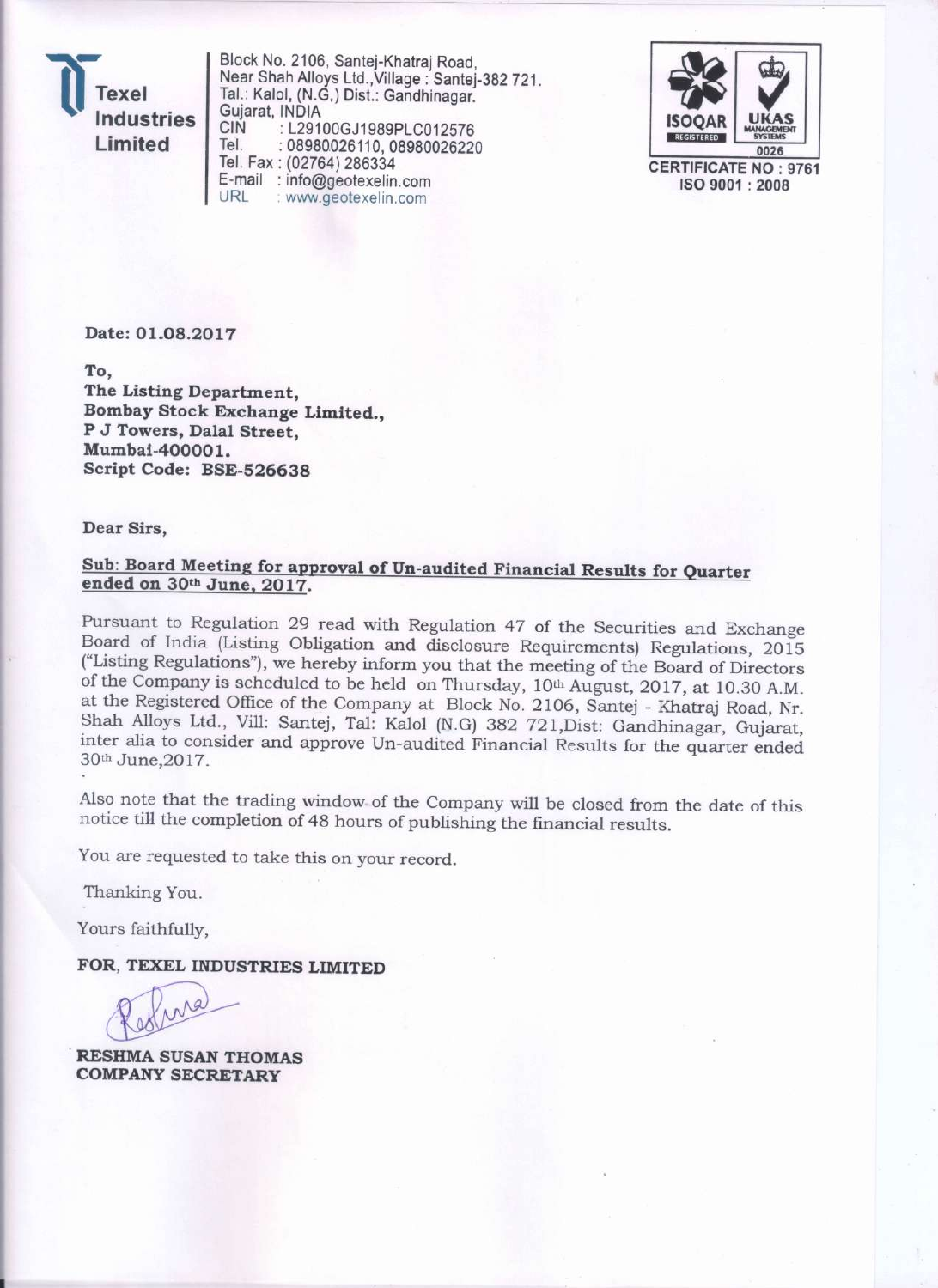exel Industries Limited

Block No. 2106, Santej-Khatraj Road, Near Shah Alloys Ltd., Village: Santei-382 721. Tal.: Kalol, (N.G.) Dist.: Gandhinagar. Gujarat, INDIA : L29100GJ1989PLC012576 **CIN** Tel. : 08980026110, 08980026220 Tel. Fax: (02764) 286334 E-mail : info@geotexelin.com URL : www.geotexelin.com



**CERTIFICATE NO: 9761** ISO 9001: 2008

Date: 01.08.2017

To, The Listing Department, Bombay Stock Exchange Limited., P J Towers, Dalal Street. Mumbai-400001.

Script Code: BSE-526638

Dear Sirs,

### **Sub-: Trading Window Closure**

This is to inform you that in connection with the consideration of Un-audited financial results for the quarter ended 30.06.2017 in the meeting of the Board of Directors of the Company which is scheduled to be held on Thursday, 10th August, 2017, at 10.30 A.M. at the Registered Office of the Company at Block No. 2106, Santej - Khatraj Road, Nr. Shah Alloys Ltd., Vill: Santej, Tal: Kalol (N.G) 382 721, Dist: Gandhinagar, Gujarat, and in pursuance of the Code of Conduct adopted under SEBI (Prohibition of Insider Trading) Regulation 2015, the trading window will be closed from the date of this notice till the completion of 48 hours of publishing the financial results.

You are requested to take this on your record.

Thanking You.

Yours faithfully,

## FOR, TEXEL INDUSTRIES LIMITED

**RESHMA SUSAN THOMAS COMPANY SECRETARY**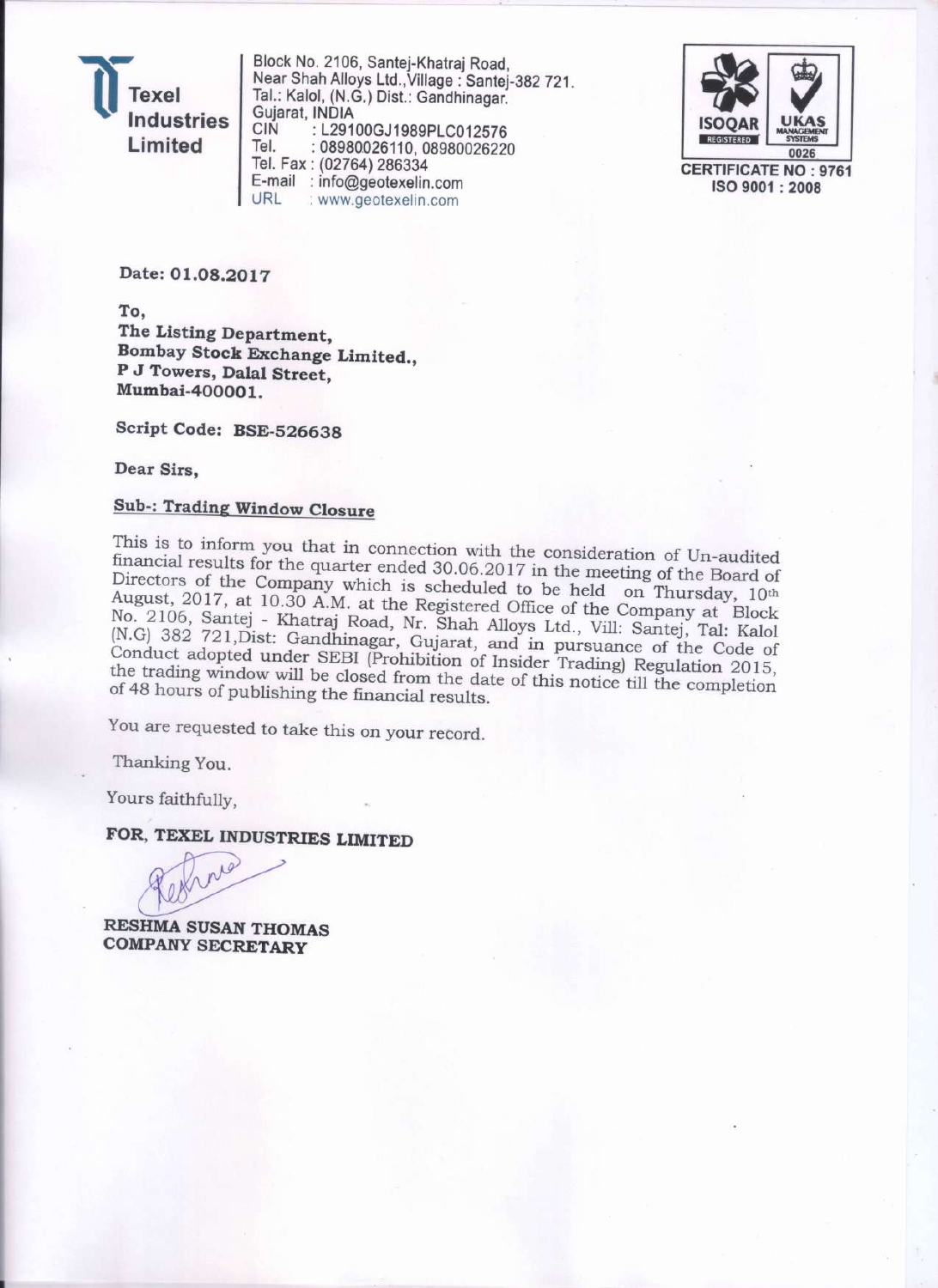



## **FREE PRESS GUJARAT** Wednesday, August 2, 2017

Additional Extra Sleeper Coaches

in Two Trains

For the convenience of Passengers Western Railway will Attach Extra Sleeper Coaches in 12905 Porbandar-Howrah Express and 19167 Ahmedabad-Sabarmati Express to Clear Passenger Rush.

One Extra Coaches will be attached in Train No. 12905 Porbandar- Howrah Express on 02nd August from Porbandar and One Sleeper in Train No. 19167 Ahmedabad-Varanasi, Sabarmati Express on 03rd August Varanasi.

Akshay Kumar's "Toilet EkPrem Katha"raises funds with CleanMate to provide safe



creasing the magnitude and ple." (19-10) **ANKUSH FINSTOCK LTD** 

Superstar Akshay Kumar's latest and most anticipated film 'Toilet: Ek Prem Katha' and CleanMate a popular brand of Toilet Cleaner Liquid & home cleaning products by Future Consumer Limited

## CIN.: L65910GJ1993PLC019936

B\708, Fairdeal House, Opp. St.Xavier's Girl's Hostel, Off C.G.Road, Ahmedabad -380 009. GUJARAT. Tele.: (079) 400370031, 26440031 E mail ID.: info@ankushfinstock.co.in. ankushfina4@yahoo.co.in Grievance Ridressal E mail ID : compliance@ankushfinstock.co.in Web Site.:www.ankushfinstock.co.in

#### **NOTICE**

Notice is hereby given pursuant to Regulation 29 read with Regulation 47 of the SEBI(Listing Obligations and Disclosure Requirements) Regulations, 2015, that the meeting of the Board of Directors of the Company is scheduled to be held on 11th August, 2017 at 05.00 p.m. at the Registered Office of the Company, interlaid, to consider and approve standalone audited financial results of the Company for the quarter and year ended 30th, June 2017. The said Notice may be accessed on the Stock Exchange website [www.bseindia.com] & Company website [www.ankushfinstock.co.in].

### For, ANKUSH FINSTOCK LIMITED -Sd/

[BHAVIN SONI] Place: Ahmedabad

has created an innovative cobranded social initiative '2 For Toilet' to raise funds that will be used to improve sanitation facilities across the country. '2 For Toilet' is an endeavor by CleanMate to discourage open defecation and help restore pride of the communities by providing safe sanitation.

**AN** 

Government is implementing Mission for Integrated Development of Horticulture (MIDH) for development of horticulture including post harvest management. Under the mission assistance is provided for development of all relevant infrastructure including pack house, precooling units, staging cold room, cold storages, controlled atmosphere (CA) storage, reefer vans, primary/mobile processing units and setting up of ripening chambers etc. to promote logistic integration with the aim to reduce losses across total supply chain and enable farmers to access markets to get remunerative prices for their produce

reach of the campaign Akshay Kumar also urges his fans to tweet '2 For Toilet' and share the special video on social media platforms like Facebook, where against each tweet and share CleanMate will donate Rs.2

Inviting the citizens of the country to join '2 For Toilet' initiative Akshay Kumar will be seen in a special film by CleanMate appealing to the people to buy CleanMate from nearest Big Bazaar stores, as CleanMate will donate Rs. 2 towards this fund on sale of each pack. Inuting & raising funds but by also passing on the message to put an end to open defecation and improving sanitation facilities. We are delighted to partner with Akshay Kumar and his upcoming movie to promote the same cause as this will certainly help us reach out to millions of peo-

to this cause.

Talking about the campaign Mr. Rahul Kansal Head – Business Strategy and Marketing, Future Consumer Limited says, "With '2 For Toilet' initiative we would like to make a meaningful contribution not only by contrib-

## **Agriculture** Produce Market Committee

## Development of Cold Chains

The component is demand/ entrepreneur-driven from among entrepreneurs, private companies, cooperatives, farmers groups etc through commercial ventures for which assistance @ 35% of admissible project cost in general areas and @ 50% in hilly and schedule area is available as credit linked and back ended subsidy.

The State wise allocations under MIDH are made on the basis of Annual Action Plan. States have been advised to allocate 35% – 40% of allocations under MIDH for creation of post harvest management including cold chain development. During the current year an amount of Rs. 14829.00 lakh has been allocated to Maharashtra under MIDH which includes Rs. 5135.00 lakh for development of post harvest infrastructure including cold chain.

This information was given by the Minister of State for Agriculture & Farmers Welfare, Shri Parshottam Rupala, in a written reply to a question in Lok Sabha, today.

Ministry has drafted a model "The Agricultural Produce and Livestock Marketing (Promotion and Facilitation) Act, 2017, which provides for progressive agricultural marketing reforms, in-

cluding setting up markets in private sector, direct marketing, farmer-consumer markets, de-regulation of fruits and vegetables, e-trading, single point levy of market fee, issue of unified single trading license in the State, declaring warehouses/silos/ cold storage as market subyards and Market Yards of National Importance (MNI) so that more markets are available for farmers to sell their produce for better prices.

Standards for Packaged under Food Safety and Stand- as per IS 13428 and IS 14543 ards Act, 2006, and the rules and regulations made thereunder. In cases where the food samples are found to be nonconforming, recourse is taken to penal provisions under Chapter IX of the Food Safety and Standards Act, 2006. Bureau of Indian Standards (BIS) from time to time receives complaints regarding quality of BIS Standard marked Packaged Natural Mineral water and Packaged Drinking Water premises for redressal.

The said model Act was released on 24th of April, 2017 in a meeting of Ministers of Agricultural Marketing from States/ UTs chaired by the Minister for Agriculture and Farmers Welfare for its adoption by the States/ UTs.

A meeting of Ministers of Agricultural Marketing of States implementing e-NAM was held under the Chairmanship of Minister for Agriculture & Farmers' Welfare on 05.07.2017. The progress of implementation of National Agriculture Market (e-NAM) was reviewed. The States were urged to adopt the Model Agriculture Produce and Livestock Marketing (Promotion & Facilitation) Act, 2017. State representatives were requested to make all efforts for successful implementation of the scheme to achieve the objectives for optimising benefits to the farmers. This information was given by the Minister of State for Agriculture & Farmers Welfare, Shri Parshottam Rupala, in a written reply to a question in Lok Sabha, today.



Il members are requested to send their (1) Latest Copy of PAN (2) resident address with PIN, (3) Email Address, (4) POA if any, etc with a letter duly signed as per signature with the company, requesting to update his/her records with the company to update as per requirements of SEBI and BSE immediately,

> For, SHREEJI DYE CHEM LIMITED Amritbhai T. Patel

> > $Sd/$

Managing director

Place: Ahmedabad

Date: 01.08.2017

### POPULAR ESTATE MANAGEMENT LIMITED

CIN: L65910GJ1994PLC023287 Registered Office: 81, 8th Floor, "A" wing, New York Tower, Opp. Muktidham Derasar, Thaltej, S. G. Highway Ahmedabad GJ 380054 Contact: popularestatemanagement@yahoo.co.in

#### NOTICE OF BOARD MEETING

Notice is hereby given that Pursuant to the provisions of Regulation 29 read with Regulation 47 of the SEBI (Listing Obligations and Disclosure Requirements) Regulations, 2015, a Meeting of the Board of Directors of the Company is scheduled to be held on Wednesday, AUGUST 9, 2017, at the Registered Office of the Company, to inter alia consider, approve and take on record the unaudited financial results of the Company for the quarter ended on June 30, 2017.

For, POPULAR ESTATE MANAGEMENT LIMITED

**RAMANBHAI B PATEL** (MANAGING DIRECTOR)

Date: 01.08.2017

## **TEXEL INDUSTRIES LTD.**

(CIN NO: L29100GJ1989PLC012576)

Registered Office: Block No. 2106, Santej-Khatraj Road, Nr Shah Alloys Ltd., Village: Santej, Tal: Kalol, Dist: Gandhinagar, Gujarat-382721 Phone No. 8980026110/8980026220 E-Mail ID:info@geotexelin.com **NOTICE OF BOARD MEETING** 

Pursuant to Regulation 29 read with regulation 47 of the SEBI (Listing Obligations and Disclosure Requirements) Regulations, 2015 ("Listing Regulations"), Notice is hereby given that the meeting of the Board of Directors of the Company is scheduled to be held on Thursday, 10th August, 2017, at 10.30 A.M., at the Registered Office of the Company at Block No. 2106, Santej -Khatraj Road, Nr. Shah Alloys Ltd., Vill: Santej, Tal: Kalol (N.G) 382721, Dist: Gandhinagar, Gujarat, inter alia to consider and approve the Unaudited financial results for the quarter ended 30th June, 2017.

The said notice may be accessed on the Bombay Stock Exchange website at www.bseindia.com and on company website http://www.geotexelin.com/corporate-governance/

> For Texel Industries Ltd. Sd/-Reshma Susan Thomas **Company Secretary**

#### isite:www.adinatheximresources.com CIN: L51909GJ1995PLC024300

#### EXTRACT OF STANDALONE UN-AUDITED FINANCIAL RESULTS FOR THE QUARTER ENDED ON JUNE 30, 2017

|         |                                                                                                         |                                                       |                                                | (Rs. In Lacs except Per share data) |                                                                                  |  |
|---------|---------------------------------------------------------------------------------------------------------|-------------------------------------------------------|------------------------------------------------|-------------------------------------|----------------------------------------------------------------------------------|--|
| г.<br>o | <b>Particulars</b>                                                                                      | <b>Quarter Ended</b><br>on 30.06.2017<br>(Un-Audited) | Quarter ended<br>on 30.06.2016<br>(Un-Audited) | ended on<br>31.03.2017<br>(Audited) | Year to date figures Year to date figures<br>ended on<br>31.03.2016<br>(Audited) |  |
|         | Total Income from Operation(Net)                                                                        | 13.31                                                 | 9.44                                           | 55.76                               | 60.35                                                                            |  |
|         | Profit / (Loss) for the period (before Tax,<br>Exceptional and/or Extraordinary items]                  | 2.41                                                  | 3.06                                           | 32.00                               | (6.27)                                                                           |  |
|         | 3 Profit / (Loss) for the period after Exceptional<br>(before tax and Extraordinary items).             | 2.41                                                  | 3.06                                           | 32.00                               | (6.27)                                                                           |  |
|         | Profit / (Loss) for the period after Exceptional<br>and/or Extraordinary items (hefore tax)             | 2.41                                                  | 3.06                                           | 32.00                               | (6.27)                                                                           |  |
|         | Profit / (Loss) for the period (after tax) and<br>Other Comprehensive Income (after tax)]               | 1.95                                                  | 2.53                                           | 30.57                               | (6.24)                                                                           |  |
|         | <b>Equity Share Capital</b>                                                                             | 410.41                                                | 410.41                                         | 410.41                              | 410.41                                                                           |  |
|         | Reserve (Excluding Revaluation Reserve as<br>shown in the balance sheet of Previous<br>Accounting Year) | 0.00                                                  | 0.00                                           | 297.08                              | 266.51                                                                           |  |
|         | Earning Per Share (before Extraordinary Items)<br>(Face Value of Rs.10/-each)                           |                                                       |                                                |                                     |                                                                                  |  |
|         | (a) Basic:                                                                                              | 0.05                                                  | 0.06                                           | 0.74                                | (0.15)                                                                           |  |
|         | (b) Diluted:                                                                                            | 0.05                                                  | 0.06                                           | 0.74                                | (0.15)                                                                           |  |
|         | Earning Per Share (after Extraordinary Items)<br>(Face Value of Rs.10/-each)                            |                                                       |                                                |                                     |                                                                                  |  |
|         | (a) Basic:                                                                                              | 0.05                                                  | 0.06                                           | 0.74                                | (0.15)                                                                           |  |
|         | (b) Diluted:                                                                                            | 0.05                                                  | 0.06                                           | 0.74                                | (0.15)                                                                           |  |

Date:

Place

DIN: 00118530

The above is an extract of the detailed format of Un-Audited Financial Results for the Quarter ended on June 30, 2017 filled with Stock Exchange under Regulation 33 of SEBI (Listing Obligation and Disclosures Requiremenrts) Regulations, 2015. The full format of un-audited financial results of the Company for the Quarter ended on June 30, 2017 are available on the Company's website www.adinatheximresources.com and website of the Stock Exchange www.bseindia.com

2 The above results were reviewed and recommended by the Audit Committee and approved by the Board of Directors at their neeting held on August 01, 2017.

| 01.08.2017  | For, ADINATH EXIM RESOURCES LIMITED |
|-------------|-------------------------------------|
| : Ahmedabad |                                     |
|             | $Sd$ /-                             |
|             | Manoj S. Savla                      |
|             | <b>Managing Director</b>            |
|             | DIN: 01529306                       |
|             |                                     |
|             |                                     |



Date: 02/08/2017 Place: Santej

## **Reduction/exemption of tax rates under GST for small businesses**

The Government has re-cascading of VAT over excise small businesses relating to exemption from GST, reduction in applicable rates of GST, and product and area wise exemptions. The GST rates on supply of goods and services have been notified based on the recommendations of the GST Council. The tax rates on goods have been fixed taking into consideration, inter alia, the total indirect tax incidence on goods prior to GST, which included the central excise duty rates embedded central excise duty incidence, VAT rates or weighted average VAT rates, embedded VAT incidence,

ceived representations from duty, incidence on account of CST, Octroi, entry tax, etc. Keeping in view the interests of small business, any supplier in the State or Union territory, other than special category States, whose aggregate turnover in a financial year does not exceed Rs.20 lakh [Rs.10 lakh in the case of Special Category States] is not liable to be registered under the Central Goods and Services Tax Act, 2017. Further, a composition scheme has been provided

for the benefit of small business. An eligible registered person in the State or Union territory, other than Special

### **PUROHIT CONTRUCTION LIMITED**

CIN: L45200GJ1991PLC015878 Regd. Off.: 401, Purohit House, Opp. S.P.Stadium Navrangpura, Ahmedabad- 380009 Telephone: 079-66620104, E-mail:- cs@purohitconstruction.com, Website:- www.purohitconstruction.com

#### **NOTICE**

Notice is hereby given in compliance of regulation 29 read with Regulation 47 of SEBI (Listing Obligations and Disclosure Requirements) Regulation, 2015, a meeting of the Board of Directors of the Company will be held on Monday, 14<sup>t</sup> August, 2017 inter alia, to consider and approve and take on record the Unaudited Financial Results of the Company for quarter ended on 30<sup>th</sup> June, 2017.

In regard to the above paragraph, Trading Window will be closed from 2nd August, 2017 to 16th August, 2017 (both date inclusive) for all designated employees.

The intimation sent to the Stock Exchange is available on the website of the Company - www.purohitconstruction.com and also on the website of Stock Exchange i.e. BSE www.bseindia.com

For Purohit Construction Limited

Company Secretary

Place: Ahmedabad Date: 1<sup>st</sup> August, 2017

## **SHREEJI DYE-CHEM LIMITED**

CIN No. L24110G[1990PLC013288 Regd. Off.:- B-504, Ganesh Plaza, Fifth Floor, Opp. Navrangpura Bus Stop, Ahmedabad 380 009. Tel.: 079 - 66058291 Fax: 079-30004099 Email: shreejidyechemltd@yahoo.in WEBSITE: www.shreejidyechem.com.

Notice is hereby given that pursuant to Regulation 29 and 47 o SEBI (LODR 2015) a Meeting of the Board of Directors of the Company is scheduled to be held on  $12^{\kappa_c}$  August 2017 at 11.00 a.m inter alia to consider, approve and take on record the unaudited financial results for the Quarter ended on 30.06.2017.

The copy of said notice may be accessed on the company's website at www.shreejidyechemltd.com and may be accessed at BSE website at bseindia.com.

**Attention to Members:-**

Action taken by Centre to stop duplicate mineral water bottle

Mineral Water and Packaged Drinking Water (other than Mineral Water) are prescribed under sub-regulations 2.10.7 and 2.10.8 of Food Safety and Standards (Food Products & Food Additives) Regulations, 2011 respectively and compliance to these standards is mandatory for any packaged drinking water manufacturer in the country. These products are also under mandatory certification of Bureau of Indian Standards (BIS). These requirements are to be followed by all manufacturers of packaged water. However, cases of sale of packaged water by unlicensed units and not meeting the prescribed standards have come to the notice of FSSAI. Therefore, FSSAI has been regularly taking up the matter with the Food Safety Commissioners of States/UTs and urging them to undertake regular and effective enforcement action in the matter. Regular surveillance, monitoring, inspection and random sampling of food products, including packaged water are being undertaken by the officials of Food Safety Departments of the respective States/ UTs to check that they comply with the standards laid down

respectively. Similarly complaints are also received regarding misuse of Standard Mark on Packaged Drinking Water/Packaged Natural Mineral water by manufacturers without having valid BIS Licence. Complaints regarding quality of BIS Standard Marked Packaged Natural Mineral water and Packaged Drinking Water are investigated both at complainant-end and Licencee's



G.S.C.E.L. Kevadia Colony has placed tender for supply and works:

Design. Supply, Installation, Testing & Commissioning of High Capacity Submersible Pump, transformer, piping's, starter & control panel, its auxiliaries and its system for Disaster Man agement point of view at SSHEP RBPH K' colony. (Tender ID: 269225)

Annual contract for carry out the Subsidize Canteen facility at GSECL, SSHEP, Kevadia Colony. Work of Servicing & Maintenance of Various Split A.C., Window A. C., Water coolers 8 Package A.C. installed at RBPH, CHPH, ADM Office at SSHEP (O&M) k'colony on as and when required basis. (Tender ID 269227).

Fender Sr. No. 1 & 2 are placed on (n) Procure website www.norocure.com. All interested contractors / Suppliers may visit the website of (n) Procure: www.nprocure.com for online view, download and submission of forms viz. online (E — Tendering) and physi-<br>cally in schedule time by RPAD / Speed Post only. Price Bid to be submitted online only.

3. Supply of various fire extinguishers and fire fighting Equipments at SSHEP, Kevadiya Colony.

. Supply of various types of valves for 5 X 50 MW Hydro power plant (CHPH) of SSHEP, Kevadia colony

The work of replacement of one no of LV bushing of 13.8 400K V, 250 MVA, Generator Transformer with all associated activities.

Supply of Bronze Bush for Oil Header for 5 X 50 MW Hydro Power Plant (CHPH) of SSHEP, Kevadia Colony.

Tenders Sr. No. 3, 4, 5 & 6 are placed (with download facility of Tender documents) on Generation Department web site www.gsecl.in as well as web site of E&P dept. of GOG: http;// guj-end.gov.in. All interested suppliers / contractors may take the details and can download the tenders from above web site. Suppliers / Contractors have to submit tender physically by RPAD / Speed Post only. For any other corrections / amendments / modifications / extensions till the date of submission of bids, please be in touch with above websites till opening of tender.

ADDL. CHIEF ENGINEER (O & M)

# **ADINATH EXIM RESOURCES LIMITED**

12A 3rd Floor, Abhishree Corporate Park, Ambli Bopal Road, Ambli, Ahmedabad- 380058, Gujarat Ph.: 02717-298510 : Fax: 02717-298520 : E-mail: aerlnodalofficer@gmail.com :

Sd/· Nishit Sandhani